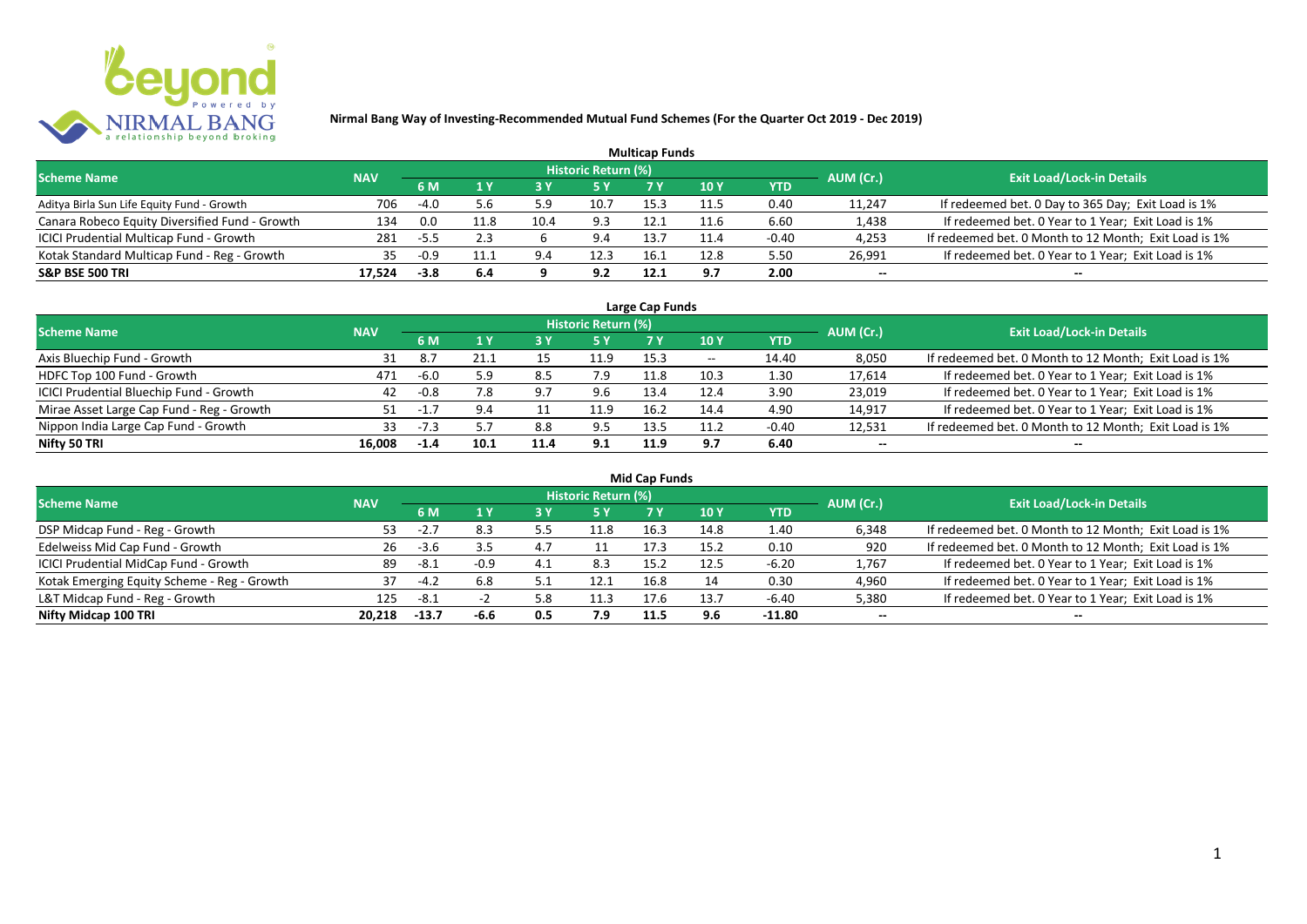

|                                                  |            |        |     |     |                            | Large & Midcap |      |         |           |                                                    |
|--------------------------------------------------|------------|--------|-----|-----|----------------------------|----------------|------|---------|-----------|----------------------------------------------------|
| <b>Scheme Name</b>                               | <b>NAV</b> |        |     |     | <b>Historic Return (%)</b> |                |      |         | AUM (Cr.) | <b>Exit Load/Lock-in Details</b>                   |
|                                                  |            | 6 M    |     |     | 5 Y                        |                |      | YTD     |           |                                                    |
| Canara Robeco Emerging Equities - Growth         | 90         | $-4.0$ |     |     | 13.2                       | 19.8           | 18.1 | 1.50    | 4.980     | If redeemed bet. 0 Year to 1 Year; Exit Load is 1% |
| Invesco India Growth Opportunities Fund - Growth | 35.        | 0.3    |     |     |                            | 149            | 12.4 | 5.10    | 1,822     | If redeemed bet. 0 Year to 1 Year; Exit Load is 1% |
| Principal Emerging Bluechip Fund - Growth        | 101        | $-2.9$ | 3.9 | 6.5 | 12.5                       | 18.4           | 14.5 | 0.00    | 2,199     | If redeemed bet. 0 Year to 1 Year; Exit Load is 1% |
| NIFTY Large Midcap 250 TRI                       | 6.885      | -6.1   | 3.4 | 7.Ь | 10.1                       | 13.6           | 10.7 | $-1.60$ | $- -$     | $- -$                                              |

| <b>Focused Funds</b>             |                   |        |      |      |                            |      |       |      |           |                                                       |  |  |
|----------------------------------|-------------------|--------|------|------|----------------------------|------|-------|------|-----------|-------------------------------------------------------|--|--|
| <b>Scheme Name</b>               |                   |        |      |      | <b>Historic Return (%)</b> |      |       |      | AUM (Cr.) | <b>Exit Load/Lock-in Details</b>                      |  |  |
|                                  | <b>NAV</b><br>6 M |        |      |      |                            |      | 10 Y  | YTD  |           |                                                       |  |  |
| Axis Focused 25 Fund - Growth    | 29.               | -6.4   | 14.1 | 13.4 | 14.1                       | 15.1 | $- -$ | 9.20 | 8,384     | If redeemed bet. 0 Month to 12 Month; Exit Load is 1% |  |  |
| SBI Focused Equity Fund - Growth | 143               | -0.1   | 15.3 | 10.8 | 12.1                       | 15.  | 16.8  | 8.30 | 5,726     | If redeemed bet. 0 Year to 1 Year; Exit Load is 1%    |  |  |
| <b>S&amp;P BSE 500 TRI</b>       | 17.524            | $-3.8$ | 6.4  |      | 9.2                        | 12.1 | 9.7   | 2.00 | $- -$     | $-$                                                   |  |  |

| <b>Small Cap Funds</b>                         |            |         |         |                     |      |                          |                          |            |           |                                                    |  |  |  |
|------------------------------------------------|------------|---------|---------|---------------------|------|--------------------------|--------------------------|------------|-----------|----------------------------------------------------|--|--|--|
| <b>Scheme Name</b>                             | <b>NAV</b> |         |         | Historic Return (%) |      |                          |                          |            | AUM (Cr.) | <b>Exit Load/Lock-in Details</b>                   |  |  |  |
|                                                |            |         |         |                     | 5 Y  | 7 Y                      | 710Y                     | <b>YTD</b> |           |                                                    |  |  |  |
| Franklin India Smaller Companies Fund - Growth | 48         | $-12.4$ | -6.6    | $-0.3$              | 8.2  | 17.4                     | 15.1                     | $-8.30$    | 7,005     | If redeemed bet. 0 Year to 1 Year; Exit Load is 1% |  |  |  |
| HDFC Small Cap Fund - Growth                   | 38         | -15.4   | $-8.8$  | 6.4                 | 10.5 | 14.2                     | 11.9                     | -11.50     | 8,845     | If redeemed bet. 0 Year to 1 Year; Exit Load is 1% |  |  |  |
| L&T Emerging Businesses Fund - Reg - Growth    | 22         | -11.5   | $-9.8$  | 5.5                 | 11.6 | $\overline{\phantom{a}}$ | $\hspace{0.05cm} \cdots$ | $-11.90$   | 5,985     | If redeemed bet. 0 Year to 1 Year; Exit Load is 1% |  |  |  |
| SBI Small Cap Fund - Growth                    |            | $-2.5$  | 4.3     |                     | 16.9 |                          | 17.3                     | 1.30       | 2,704     | If redeemed bet. 0 Year to 1 Year; Exit Load is 1% |  |  |  |
| Nifty Smallcap 100 TRI                         | 6.632      | $-19.6$ | $-10.6$ |                     | 2.9  |                          | 6.3                      | $-15.30$   | $- -$     | --                                                 |  |  |  |

## **ELSS Schemes (Tax Saving u/s 80-C)**

| <b>Scheme Name</b>                            | <b>NAV</b> |        |          | <b>Historic Return (%)</b> |           |       |            |         | AUM (Cr.) | <b>Exit Load/Lock-in Details</b> |
|-----------------------------------------------|------------|--------|----------|----------------------------|-----------|-------|------------|---------|-----------|----------------------------------|
|                                               |            | 6 M    |          |                            | <b>5Y</b> | 7 Y   | <b>10Y</b> | YTD     |           |                                  |
| Aditya Birla Sun Life Tax Relief 96 - Growth  | 30         | $-5.7$ | $\pm .4$ |                            | 11.4      | 15.4  | 11.2       | $-2.30$ | 9,129     | Nil                              |
| Axis Long Term Equity Fund - Growth           | 47         | 6.2    | 16.5     | 12.4                       | 13.1      | 18.8  | $- -$      | 9.90    | 20,425    | Nil                              |
| IDFC Tax Advantage (ELSS) Fund - Reg - Growth |            | -8.4   | $-0.5$   | 6.9                        | 9.3       |       | 11.9       | $-4.10$ | 1,994     | Nil                              |
| Invesco India Tax Plan - Growth               | 51         | $-0.9$ |          | 8.8                        | 10.5      | 15.4  | 13.4       | 3.20    | 912       | Nil                              |
| Mirae Asset Tax Saver Fund - Reg - Growth     | 18         | -1.5   | 9.6      | 12.5                       | $  \,$    | $- -$ | $- -$      | 4.70    | 2,466     | Nil                              |
| <b>S&amp;P BSE 200 TRI</b>                    | 5,693      | $-2.7$ | 7.9      | 9.8                        | 9.6       | 12.4  | 9.9        | 3.40    | $- -$     | $- -$                            |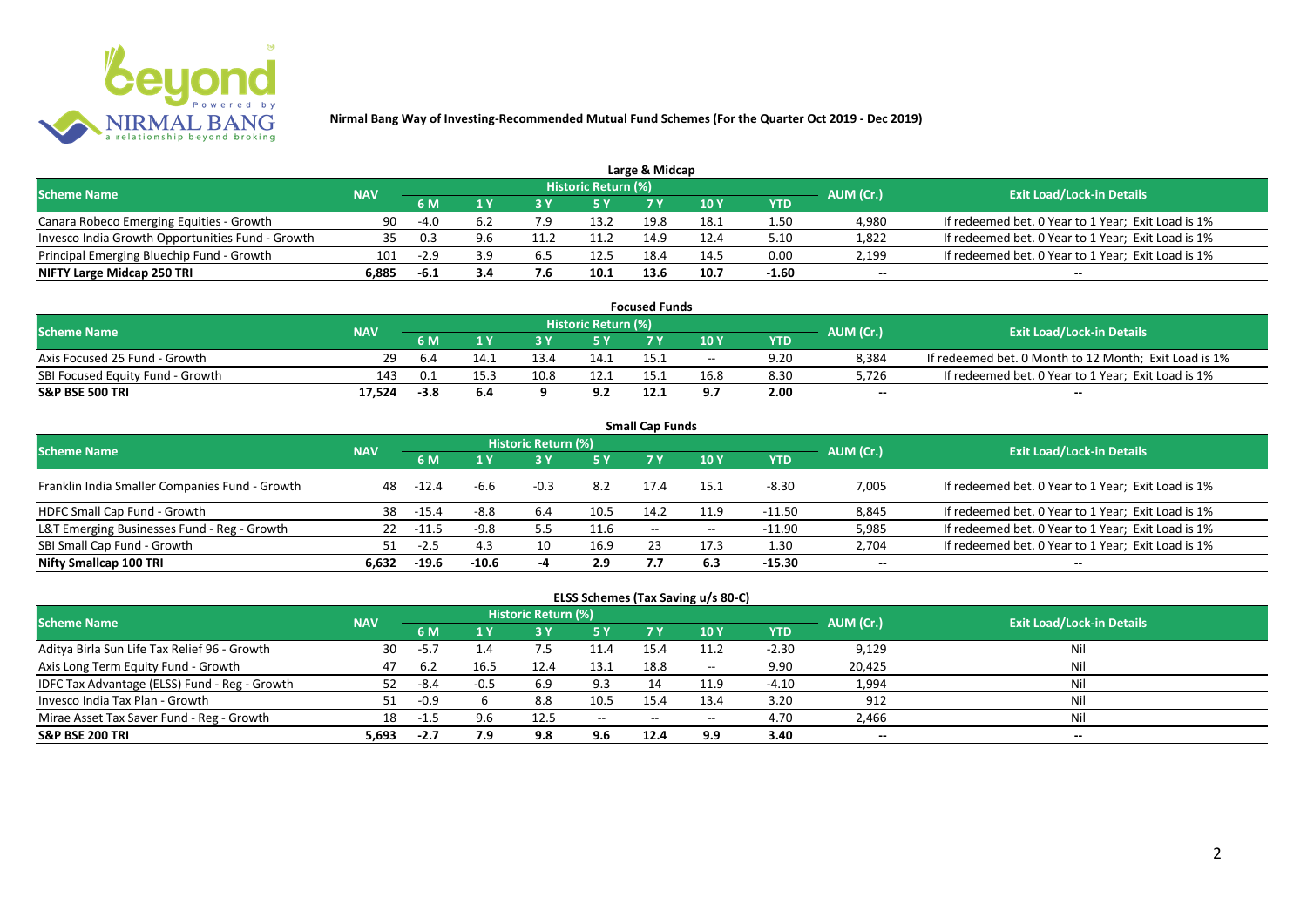

|                                           |            |        |     |                            |            | Contra/Value Fund |             |         |           |                                                    |
|-------------------------------------------|------------|--------|-----|----------------------------|------------|-------------------|-------------|---------|-----------|----------------------------------------------------|
| <b>Scheme Name</b>                        | <b>NAV</b> |        |     | <b>Historic Return (%)</b> |            |                   |             |         | AUM (Cr.) | <b>Exit Load/Lock-in Details</b>                   |
|                                           |            | 6 M    |     |                            | <b>5 Y</b> | 7 V               | <b>10 Y</b> | YTD     |           |                                                    |
| Kotak India EQ Contra Fund - Reg - Growth | 52         | $-0.9$ | 8.7 | 10.8                       | 10.4       | 12.8              | 10.7        | 4.60    | 860       | If redeemed bet. 0 Year to 1 Year; Exit Load is 1% |
| Invesco India Contra Fund - Growth        | 46         | $-4.0$ |     | 9.3                        | 11.3       | 15.8              | 12.7        | $-0.10$ | 4,263     | If redeemed bet. 0 Year to 1 Year; Exit Load is 1% |
| UTI Value Opportunities Fund - Growth     | 60         | $-3.8$ | 4.9 |                            |            | 9.8               | 9.7         | 1.80    | 4,333     | If redeemed bet. 0 Year to 1 Year; Exit Load is 1% |
| Nippon India Value Fund - Growth          | 71         | $-4.3$ |     |                            | 9.5        | 12.3              | 10.4        | 0.40    | 3,072     | If redeemed bet. 0 Year to 1 Year; Exit Load is 1% |
| <b>S&amp;P BSE 500 TRI</b>                | 17.524     | $-3.8$ | 6.4 |                            | 9.2        | 12.1              | 9.7         | 2.00    | $- -$     | $- -$                                              |

|                                                        |            |        |        |                            |           | Sector/Thematic |       |         |           |                                                    |
|--------------------------------------------------------|------------|--------|--------|----------------------------|-----------|-----------------|-------|---------|-----------|----------------------------------------------------|
| <b>Scheme Name</b>                                     | <b>NAV</b> |        |        | <b>Historic Return (%)</b> |           |                 |       |         | AUM (Cr.) | <b>Exit Load/Lock-in Details</b>                   |
|                                                        |            | 6 M    | 1Y     | 73 Y                       | <b>5Y</b> | 7 Y             | 10Y   | YTD     |           |                                                    |
| Canara Robeco Consumer Trends Fund - Reg -             | 41         | 4.5    | 18.9   | 12                         | 13.9      | 15.6            | 14.6  | 8.60    | 354       | If redeemed bet. 0 Year to 1 Year; Exit Load is 1% |
| Growth                                                 |            |        |        |                            |           |                 |       |         |           |                                                    |
| Mirae Asset Great Consumer Fund - Growth               | 35         | 1.0    |        | 13.1                       | 13        |                 | $- -$ | 3.20    | 873       | If redeemed bet. 0 Year to 1 Year; Exit Load is 1% |
| <b>ICICI Prudential Technology Fund - Growth</b>       | 58         | $-2.1$ | $-1.6$ | 14.3                       | 8.6       | 17.3            |       | 2.40    | 440       | If redeemed bet. 0 Day to 15 Day; Exit Load is 1%  |
| Nippon India Pharma Fund - Growth                      | 141        | $-8.5$ | $-9.4$ | -0.9                       | 3.8       | 11.4            | 14.4  | $-6.00$ | 2,332     | If redeemed bet. 0 Year to 1 Year; Exit Load is 1% |
| ICICI Prudential Banking and Financial Services Fund - | 62         |        |        |                            | 14.2      | 17.2            | 15.4  |         |           |                                                    |
| Retail - Growth                                        |            | -6.6   | 13.6   | 10.7                       |           |                 |       | 1.30    | 3,290     | If redeemed bet. 0 Day to 15 Day; Exit Load is 1%  |
| <b>S&amp;P BSE 500 TRI</b>                             | 17.524     | $-3.8$ | 6.4    | q                          | 9.2       | 12.1            | 9.7   | 2.00    | --        | $- -$                                              |

|                                                  |            |      |      |                            |               |                                       | <b>Dynamic Asset Allocation Funds</b> |      |           |                                                         |
|--------------------------------------------------|------------|------|------|----------------------------|---------------|---------------------------------------|---------------------------------------|------|-----------|---------------------------------------------------------|
| <b>Scheme Name</b>                               | <b>NAV</b> |      |      | <b>Historic Return (%)</b> |               |                                       |                                       |      | AUM (Cr.) | <b>Exit Load/Lock-in Details</b>                        |
|                                                  |            | 6 M  | 1 Y  | 73 Y                       | 5 Y           | 7 Y                                   | <b>10Y</b>                            | YTD  |           |                                                         |
| ICICI Prudential Balanced Advantage Fund - Reg - | 36         |      | 10.3 | 8.1                        | 9.2           | 12.3                                  | 11.9                                  | 5.90 | 27,956    | If redeemed bet. 0 Year to 1 Year; Exit Load is 1%      |
| Growth                                           |            |      |      |                            |               |                                       |                                       |      |           |                                                         |
| Invesco India Dynamic Equity Fund - Growth       | 29         | 2.5  | 6.9  | 7.8                        | 8.4           |                                       | 10.6                                  | 6.60 | 922       | If redeemed bet. 0 Month to 3 Month; Exit Load is 0.25% |
| Nippon India Balanced Advantage Fund - Growth    | 91         |      | 6.8  |                            | 8.6           |                                       | 10.3                                  | 4.00 | 2,406     | If redeemed bet. 0 Month to 12 Month; Exit Load is 1%   |
| SBI Dynamic Asset Allocation Fund - Reg - Growth | 13         | -0.6 | 3.6  | 7.6                        | $\sim$ $\sim$ | $\hspace{0.05cm}$ – $\hspace{0.05cm}$ | $- -$                                 | 2.20 | 681       | If redeemed bet. 0 Month to 12 Month; Exit Load is 1%   |
| NIFTY 50 Hybrid Composite Debt 65:35 Index       | 10,078     | 1.6  |      | 10.1                       | 9.2           | 10.9                                  | 9.4                                   | 7.50 | $- -$     | $- -$                                                   |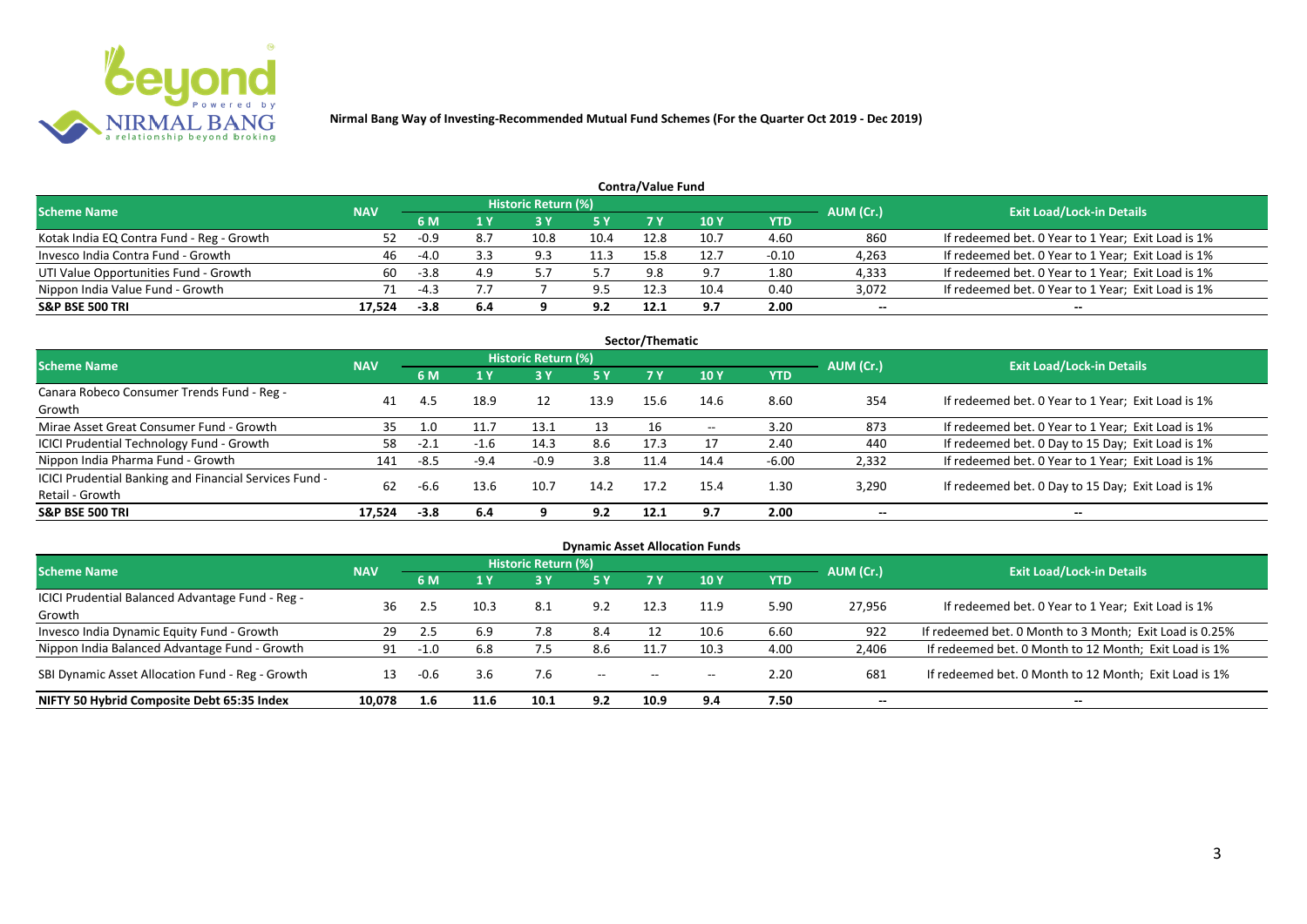

| <b>Hybrid Aggressive</b> |            |      |      |      |                            |       |            |        |                                                       |  |  |  |  |
|--------------------------|------------|------|------|------|----------------------------|-------|------------|--------|-------------------------------------------------------|--|--|--|--|
|                          |            |      |      |      |                            |       |            |        | <b>Exit Load/Lock-in Details</b>                      |  |  |  |  |
|                          | 6 M        |      |      | 5 Y  | 7 Y                        | 10Y   | <b>YTD</b> |        |                                                       |  |  |  |  |
| 53                       | $-2.7$     | 6.9  |      | 5.4  | 9.5                        | 8.5   | 2.50       | 21,076 | If redeemed bet. 0 Year to 1 Year; Exit Load is 1%    |  |  |  |  |
| 131                      | $-2.7$     |      | ر.,  | 9.7  | 13.9                       | 13.1  | 2.60       | 23,487 | If redeemed bet. 0 Year to 1 Year; Exit Load is 1%    |  |  |  |  |
| 15                       | -1.5       | 8.8  | 9.3  | $--$ | $- -$                      | $- -$ | 4.50       | 2,590  | If redeemed bet. 0 Year to 1 Year; Exit Load is 1%    |  |  |  |  |
| 139                      | 3.2        |      | 9.2  | 10.9 | 14.8                       | 11.6  | 8.30       | 30,551 | If redeemed bet. 0 Month to 12 Month; Exit Load is 1% |  |  |  |  |
| 160                      | 1.3        | 10.7 | 8.3  | 10   |                            | 12.1  | 6.50       | 2,488  | If redeemed bet. 0 Year to 1 Year; Exit Load is 1%    |  |  |  |  |
| 10,078                   | 1.6        | 11.6 | 10.1 | 9.2  | 10.9                       | 9.4   | 7.50       | $- -$  | --                                                    |  |  |  |  |
|                          | <b>NAV</b> |      |      |      | <b>Historic Return (%)</b> |       |            |        | AUM (Cr.)                                             |  |  |  |  |

| <b>Arbitrage Fund</b>                      |            |     |  |                     |     |  |  |      |           |                                                         |  |  |  |
|--------------------------------------------|------------|-----|--|---------------------|-----|--|--|------|-----------|---------------------------------------------------------|--|--|--|
| <b>Scheme Name</b>                         | <b>NAV</b> |     |  | Historic Return (%) |     |  |  |      | AUM (Cr.) | <b>Exit Load/Lock-in Details</b>                        |  |  |  |
|                                            |            | 1 M |  | 6 M                 | 1 Y |  |  | YTD  |           |                                                         |  |  |  |
| IDFC Arbitrage Fund - Reg - Growth         |            |     |  | $b_{11}$            | 6.S |  |  | 6.60 | 10,163    | If redeemed bet. 0 Month to 1 Month; Exit Load is 0.25% |  |  |  |
| Kotak Equity Arbitrage Fund - Reg - Growth |            | 5 Q |  |                     | 5.4 |  |  | 6.40 | 15,972    | If redeemed bet. 0 Day to 30 Day; Exit Load is 0.25%    |  |  |  |
| Nippon India Arbitrage Fund - Growth       |            |     |  | 6.8                 | ხ.5 |  |  | 6.60 | 9,441     | If redeemed bet. 0 Month to 1 Month; Exit Load is 0.25% |  |  |  |

| <b>Equity Saver</b>                      |            |        |     |                            |        |       |       |            |           |                                                       |  |  |  |
|------------------------------------------|------------|--------|-----|----------------------------|--------|-------|-------|------------|-----------|-------------------------------------------------------|--|--|--|
| <b>Scheme Name</b>                       | <b>NAV</b> |        |     | <b>Historic Return (%)</b> |        |       |       |            | AUM (Cr.) | <b>Exit Load/Lock-in Details</b>                      |  |  |  |
|                                          |            | 6 M    |     |                            | 5 Y    | 7V    | 10Y   | <b>YTD</b> |           |                                                       |  |  |  |
| Axis Equity Saver Fund - Reg - Growth    | 13         |        |     |                            | $\sim$ | $- -$ | $- -$ | 6.20       | 783       | If redeemed bet. 0 Month to 12 Month; Exit Load is 1% |  |  |  |
| <b>HDFC Equity Savings Fund - Growth</b> |            | $-0.4$ | 4.9 | b.b                        |        |       | 8.8   | 3.20       | 4,823     | If redeemed bet. 0 Year to 1 Year; Exit Load is 1%    |  |  |  |
| Kotak Equity Savings Fund - Reg - Growth | 15         | - q    |     |                            | 7.7    | $- -$ | $- -$ | 4.60       | 1.926     | If redeemed bet. 0 Year to 1 Year; Exit Load is 1%    |  |  |  |
| CRISIL Hybrid 50+50 - Moderate Index*    | $- -$      |        |     |                            |        | --    | $- -$ | $- -$      | $- -$     | $- -$                                                 |  |  |  |

|                                    |            |      |              |                     |     | Liauid Funds |            |                 |           |                                  |
|------------------------------------|------------|------|--------------|---------------------|-----|--------------|------------|-----------------|-----------|----------------------------------|
| <b>Scheme Name</b>                 | <b>NAV</b> |      |              | Historic Return (%) |     |              | <b>YTM</b> | Avg.            | AUM (Cr.) | <b>Exit Load/Lock-in Details</b> |
|                                    |            | 1 W  | $\mathbf{w}$ | 1 M                 | 3 M | 1Y           |            | <b>Maturity</b> |           |                                  |
| Axis Liquid Fund - Growth          | 2,139      | -6.0 |              |                     |     |              | 5.69       | 0.12            | 24,004    | Nil                              |
| IDFC Cash Fund - Reg - Growth      | 2.335      |      | 5.6          |                     | 57  | 6.8          | 5.55       | 0.12            | 11,945    | Nil                              |
| Kotak Liquid Scheme - Reg - Growth | 3,905      | 59   | 5.8          |                     | 5.8 |              |            | 0.11            | 25,805    | Nil                              |
| <b>CRISIL Liquid Fund Index</b>    | $- -$      | 6.3  | 6.2          | 6.1                 | 6.3 | $-$          | $- -$      | $-$             | $- -$     | $- -$                            |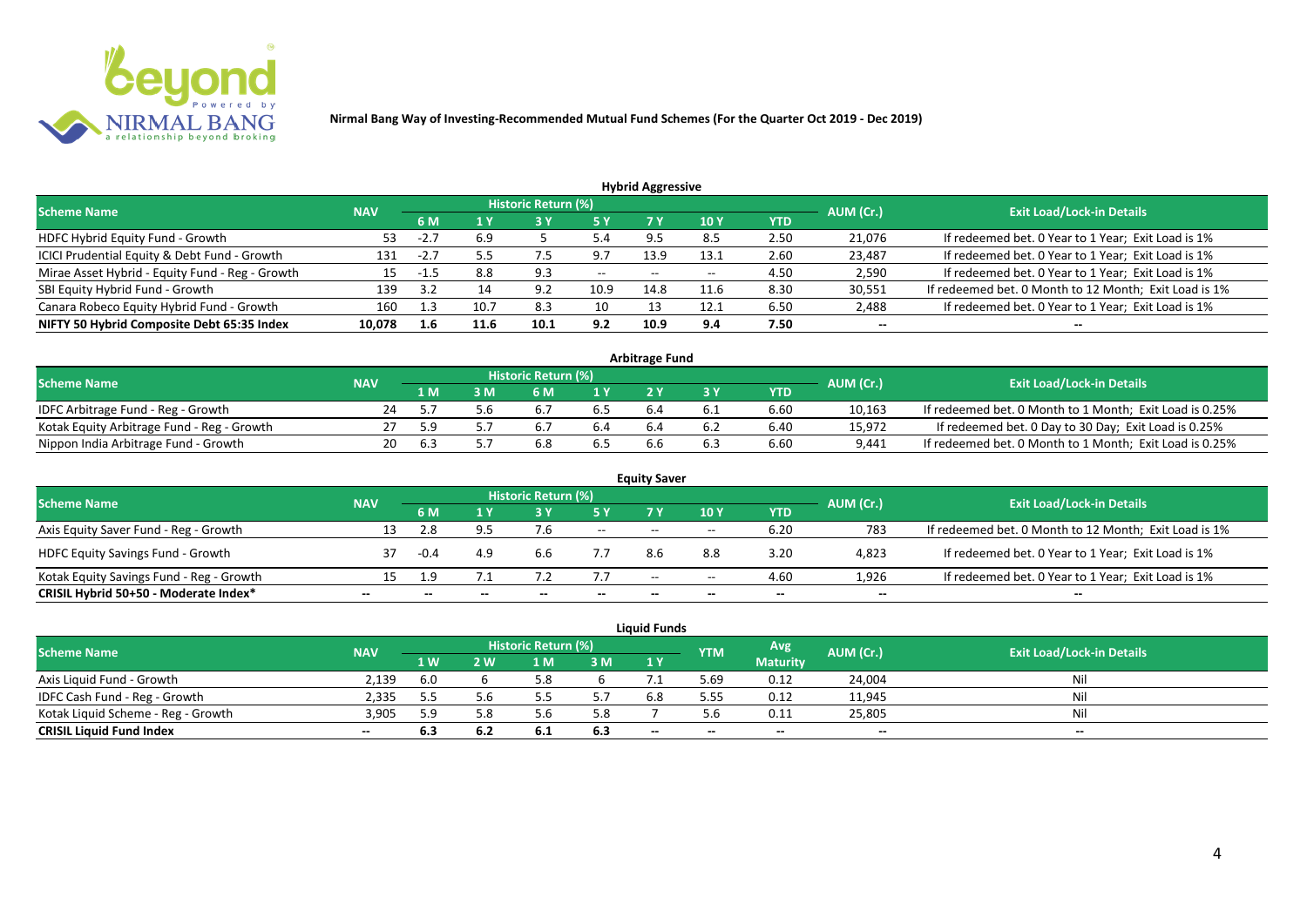

|                                               |            |      |     |                     |       | <b>Ultra Short Fund</b> |                          |                 |                          |                                  |
|-----------------------------------------------|------------|------|-----|---------------------|-------|-------------------------|--------------------------|-----------------|--------------------------|----------------------------------|
| <b>Scheme Name</b>                            | <b>NAV</b> |      |     | Historic Return (%) |       |                         | <b>YTM</b>               | Avg             | AUM (Cr.)                | <b>Exit Load/Lock-in Details</b> |
|                                               |            | 1 M  | sм  | 6 M                 | 1 Y   | 73 Y                    |                          | <b>Maturity</b> |                          |                                  |
| IDFC Ultra Short Term Fund - Reg - Growth     |            |      |     | O.A                 | 8.7   | $- -$                   | 6.28                     | 0.45            | 3,847                    | Nil                              |
| Sundaram Ultra Short Term Fund - Reg - Growth | 10         | -6.0 | 6.b | $- -$               | $- -$ | $- -$                   | 6.32                     | 0.47            | 259                      | Nil                              |
| L&T Ultra Short Term Fund - Growth            |            | 6.6  |     |                     | 8.3   |                         | 6.06                     | 0.48            | 2,462                    | Nil                              |
| <b>NIFTY Ultra Short Duration Debt Index</b>  | 3,945      | -6.7 | 7.5 | י -                 | 8.4   |                         | $\overline{\phantom{a}}$ | $-$             | $\overline{\phantom{a}}$ | $- -$                            |

|                                                  |            |     |     |                     |       | <b>Money Market Fund</b> |            |                 |           |                                  |
|--------------------------------------------------|------------|-----|-----|---------------------|-------|--------------------------|------------|-----------------|-----------|----------------------------------|
| <b>Scheme Name</b>                               | <b>NAV</b> |     |     | Historic Return (%) |       |                          | <b>YTM</b> | Avg             | AUM (Cr.) | <b>Exit Load/Lock-in Details</b> |
|                                                  |            | 1 M | 3 M | 6 M                 | 1Y    | 3Y                       |            | <b>Maturity</b> |           |                                  |
| Aditya Birla Sun Life Money Manager Fund - Reg - | 262        |     |     | 8.3                 | 8.7   | 7.6                      | 5.98       | 0.39            | 10,219    | Nil                              |
| Growth                                           |            | 6.5 |     |                     |       |                          |            |                 |           |                                  |
| Franklin India Savings Fund - Growth             | 36         |     | 8.8 | 8.8                 | 9.1   |                          | 6.41       | 0.58            | 2,554     | Nil                              |
| Nippon India Money Market Fund - Growth          | 2.950      |     |     | 8.3                 | 8.7   | 7.6                      | 6.11       | $\sim$ $\sim$   | 2,587     | Nil                              |
| <b>CRISIL Liquid Fund Index</b>                  | $- -$      | 6.1 | 6.3 | 6.8                 | $- -$ | $- -$                    | --         | $- -$           | $- -$     | $\overline{\phantom{a}}$         |

| <b>Short Term Fund</b>                          |            |      |     |                     |      |            |            |                 |           |                                  |  |  |  |
|-------------------------------------------------|------------|------|-----|---------------------|------|------------|------------|-----------------|-----------|----------------------------------|--|--|--|
| <b>Scheme Name</b>                              | <b>NAV</b> |      |     | Historic Return (%) |      |            | <b>YTM</b> | Avg             | AUM (Cr.) | <b>Exit Load/Lock-in Details</b> |  |  |  |
|                                                 |            | 1 M. | 3 M | 6 M                 | 1Y   | <b>3 Y</b> |            | <b>Maturity</b> |           |                                  |  |  |  |
| Axis Short Term Fund - Growth                   |            |      |     | 10.1                | 10.2 |            | 6.89       | 1.90            | 2,347     | Nil                              |  |  |  |
| HDFC Short Term Debt Fund - Growth              |            |      |     | 10.1                | 10   |            | 7.56       | 2.75            | 8,296     | Nil                              |  |  |  |
| IDFC Bond Fund - Short Term Plan - Reg - Growth | 40         | 7.3  | 9.4 | 10.1                | 10.6 |            | 7.05       | 2.10            | 10,052    | Nil                              |  |  |  |
| Kotak Bond Short Term Plan - Reg - Growth       | 37         | 7.6  | 8.2 | 10.1                | 10.3 |            | 7.59       | 2.73            | 9,788     | Nil                              |  |  |  |
| L&T Short Term Bond Fund - Reg - Growth         |            |      |     | 9.9                 | 10.1 |            | 7.04       | 2.36            | 4,330     | Nil                              |  |  |  |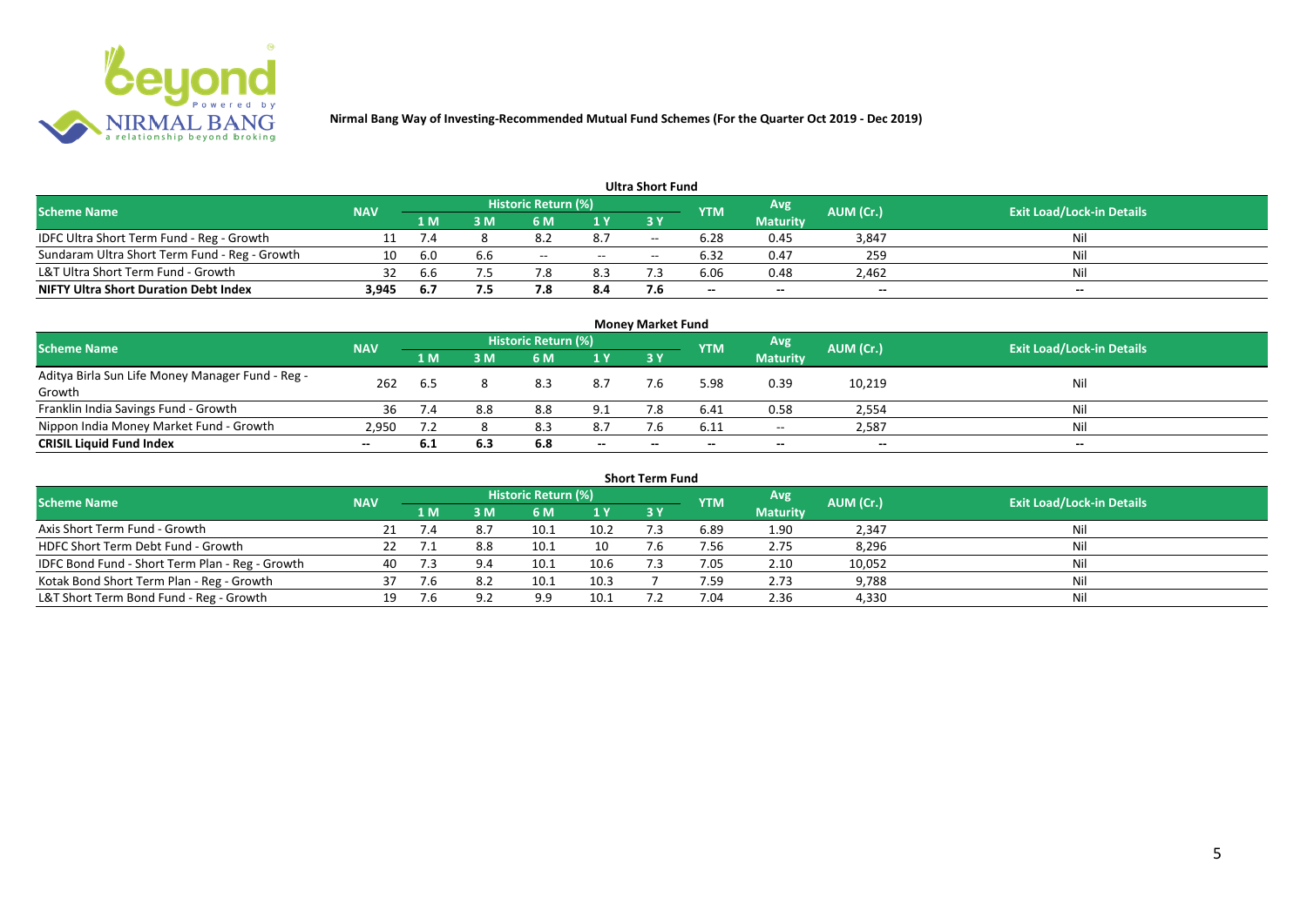

|                                           |            |     |    |                     |     | <b>Low Duration Fund</b> |            |                 |           |                                  |
|-------------------------------------------|------------|-----|----|---------------------|-----|--------------------------|------------|-----------------|-----------|----------------------------------|
| <b>Scheme Name</b>                        | <b>NAV</b> |     |    | Historic Return (%) |     |                          | <b>YTM</b> | Avg'            | AUM (Cr.) | <b>Exit Load/Lock-in Details</b> |
|                                           |            | 1 M | sм | 6 M                 | 1 Y | 3 Y                      |            | <b>Maturity</b> |           |                                  |
| Axis Treasury Advantage Fund - Growth     | 2.188      |     |    | Q                   | 9.3 |                          | 6.43       | 0.79            | 2,636     | Nil                              |
| Canara Robeco Savings Fund - Reg - Growth |            | b.b |    |                     | 8.7 |                          | 6.2401     | 0.66            | 1,061     | Nil                              |
| IDFC Low Duration Fund - Reg - Growth     |            |     |    |                     | 8.9 |                          | 6.36       | 0.73            | 4,874     | Nil                              |

| <b>Banking &amp; PSU Bond Funds</b>            |            |     |     |                            |      |     |            |                 |           |                                  |  |  |  |  |
|------------------------------------------------|------------|-----|-----|----------------------------|------|-----|------------|-----------------|-----------|----------------------------------|--|--|--|--|
| <b>Scheme Name</b>                             | <b>NAV</b> |     |     | <b>Historic Return (%)</b> |      |     | <b>YTM</b> | Avg             | AUM (Cr.) | <b>Exit Load/Lock-in Details</b> |  |  |  |  |
|                                                |            | 1 M | 8 M | 6 M                        |      | 3 Y |            | <b>Maturity</b> |           |                                  |  |  |  |  |
| HDFC Banking and PSU Debt Fund - Reg - Growth  |            | 7.0 | 8.9 |                            |      |     | 7.79       | 2.68            | 3,572     | Ni                               |  |  |  |  |
| Kotak Banking and PSU Debt Fund - Reg - Growth |            |     |     |                            |      |     |            | 3.73            | 2,794     | Ni                               |  |  |  |  |
| IDFC Banking & PSU Debt Fund - Reg - Growth    |            | 7.0 |     |                            | 12.9 |     | .23        | 3.27            | 9,715     | Nil                              |  |  |  |  |

| <b>Corporate Bond Funds</b>                         |            |     |                |                     |      |     |            |                 |           |                                                        |  |  |  |  |
|-----------------------------------------------------|------------|-----|----------------|---------------------|------|-----|------------|-----------------|-----------|--------------------------------------------------------|--|--|--|--|
| <b>Scheme Name</b>                                  | <b>NAV</b> |     |                | Historic Return (%) |      |     | <b>YTM</b> | Avg'            | AUM (Cr.) | <b>Exit Load/Lock-in Details</b>                       |  |  |  |  |
|                                                     |            | 1 M | : M            | 6 M                 | 1 Y  | 3Y  |            | <b>Maturity</b> |           |                                                        |  |  |  |  |
| ICICI Prudential Corporate Bond Fund - Reg - Growth | 20         | 6.3 |                | 9.9                 | 10   |     | 7.34       | 2.36            | 9,147     | Nil                                                    |  |  |  |  |
| L&T Triple Ace Bond Fund - Reg - Growth             | 50         |     | $\mathbf{1.4}$ | 16.2                | 14.1 | 6.4 | 7.74       | 8.56            | 1,616     | If redeemed bet. 0 Month to 3 Month; Exit Load is 0.5% |  |  |  |  |
| Kotak Corporate Bond Fund - Std - Growth            | 2,601      |     |                |                     | 10.1 |     | .17        | 1.52            | 2,757     | Nil                                                    |  |  |  |  |

| <b>Credit Risk Fund</b>                    |            |      |     |                            |     |     |            |                 |           |                                                           |  |  |  |
|--------------------------------------------|------------|------|-----|----------------------------|-----|-----|------------|-----------------|-----------|-----------------------------------------------------------|--|--|--|
| <b>Scheme Name</b>                         | <b>NAV</b> |      |     | <b>Historic Return (%)</b> |     |     | <b>YTM</b> | Avg             | AUM (Cr.) | <b>Exit Load/Lock-in Details</b>                          |  |  |  |
|                                            |            | 1 M. | 3 M | 6 M                        | 1 Y | 3 Y |            | <b>Maturity</b> |           |                                                           |  |  |  |
| ICICI Prudential Credit Risk Fund - Growth |            |      |     | 8.7                        |     |     | 10.29      | 1.77            | 10,942    | If redeemed bet. 0 Year to 1 Year; Exit Load is 1%        |  |  |  |
| Kotak Credit Risk Fund - Reg - Growth      |            | 7.0  |     | 9.1                        | 8.9 |     | 9.71       | 2.49            | 4,732     | If redeemed bet. 0 Year to 1 Year; Exit Load is 1%        |  |  |  |
|                                            |            |      |     |                            |     |     |            |                 |           | If redeemed bet. 0 Month to 12 Month; Exit Load is 3%, If |  |  |  |
| SBI Credit Risk Fund - Growth              |            |      |     |                            | 7.3 | 6.b | 9.26       | 2.63            | 5,211     | redeemed bet. 12 Month to 24 Month; Exit Load is 1.5%, If |  |  |  |
|                                            |            |      |     |                            |     |     |            |                 |           | redeemed bet. 24 Month to 36 Month; Exit Load is 0.75%    |  |  |  |